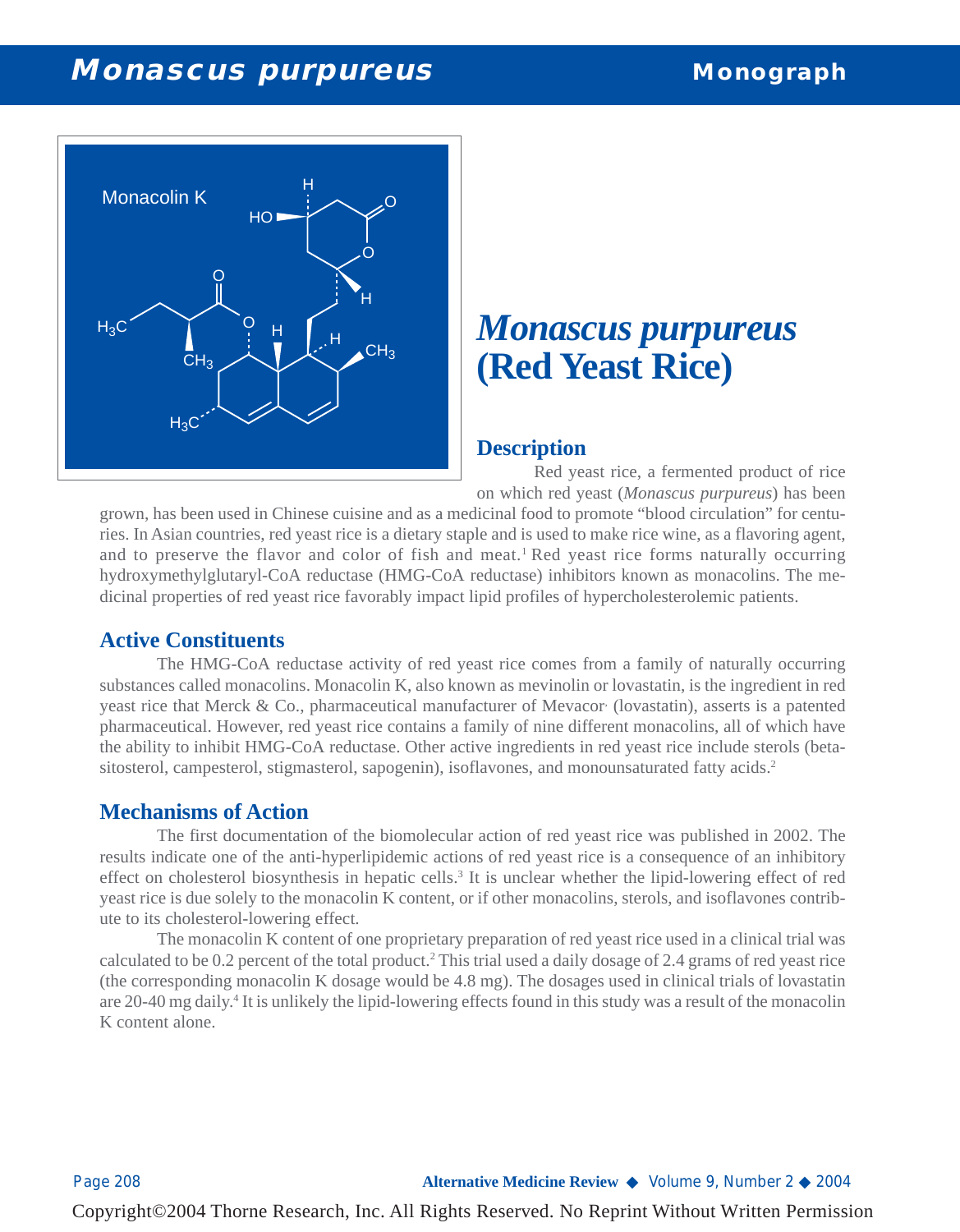# **Clinical Indications**

#### *Hyperlipidemia*

The first human trial, an eight-week study conducted in China, evaluated the effect of 1.2 g/ day red yeast rice on 324 hypercholesterolemic adults (total cholesterol above 230 mg/dL) who also had elevated LDL (over 130 mg/dL) and low HDL (under 40 mg/dL) versus controls.<sup>5</sup> Total cholesterol, LDL cholesterol, and triglycerides dropped by 23, 31, and 34 percent, respectively. Serum HDL levels increased by 20 percent. The second study included 83 hypercholesterolemic adults on 2.4 g red yeast rice daily or placebo.<sup>2</sup> Participants were asked to maintain a diet of 30 percent fat, 10-percent saturated fat, and a maximum of 300 mg cholesterol daily. After eight weeks the treatment group had an 18-percent lower mean total cholesterol level compared to placebo and a 17-percent drop in total cholesterol from baseline. There was also a 23-percent difference in LDL between the treatment group and the placebo group and a 23-percent drop in the treatment group, evident at eight weeks. Triglycerides also dropped 16 percent in the treatment population. The drops in total cholesterol and LDL were consistent at eight and 12 weeks. There were no changes in HDL levels.

A multicenter, self-controlled, openlabeled study used the American Heart Association's Step I diet for four weeks followed by red yeast rice 2.4 grams daily for eight weeks in 187 hypercholesterolemic patients. There were no significant differences with the diet alone, but after eight weeks of red yeast rice, total cholesterol decreased 16.4 percent, LDL by 21 percent, triglycerides by 24.5 percent, and HDL increased 14.6 percent.<sup>6</sup>

Clinical trials using red yeast rice with hyperlipidemic elderly patients<sup>7</sup> as well as HIVrelated dyslipidemic patients<sup>8</sup> have also demonstrated ability of red yeast rice to improve lipid profiles.

## **Drug-Nutrient Interactions**

Because HMG-CoA reductase inhibitors reduce the production of coenzyme O10 (CoO10),<sup>9</sup> supplementation of CoQ10 with long-term use of red yeast rice extract may be prudent. Theoretically, the drug-related contraindications for lovastatin are probably prudent to adhere to with red yeast rice preparations as well, including avoidance of co-administration with gemfibrozil, cyclosporin, azole anti-fungals, erythromycin, clarithromycin, nefazodone, and protease inhibitors.10 One case report of an adverse drug-nutrient interaction between cyclosporine and a multiingredient herbal preparation containing red yeast rice exists in the literature.<sup>11</sup>

## **Side Effects and Toxicity**

Toxicity evaluations of red yeast rice in animals for as long as four months have shown no toxicity.<sup>1</sup> Human trials have not shown elevations of liver enzymes or renal impairment.<sup>2,5</sup> Side effects have been limited to headaches and gastrointestinal discomfort.

Although larger, long-term trials will be helpful in understanding the efficacy and potential long-term effects of red yeast rice, the apparent lack of statin-like side effects in these shortterm studies warrants further investigation of this hypolipidemic agent.

#### **Dosage**

No dosage standards have been established for red yeast rice. Adult dosages used in clinical studies range from 1.2-2.4 g per day<sup>2,5</sup> to  $0.8$  g/kg/day.<sup>1</sup> In Asian countries the average daily intake of red yeast rice is  $14-55$  grams.<sup>12</sup>

It should be noted the monacolin content of red yeast rice varies significantly according to the strain. Total monacolin content of nine different commercially available preparations evaluated by high performance liquid chromatography (HPLC) varied from zero to  $0.58$  percent.<sup>13</sup> Findings of clinical trials using red yeast rice with a standardized level and profile of monocolins may not be applicable to all commercially available red yeast rice preparations.

Copyright©2004 Thorne Research, Inc. All Rights Reserved. No Reprint Without Written Permission